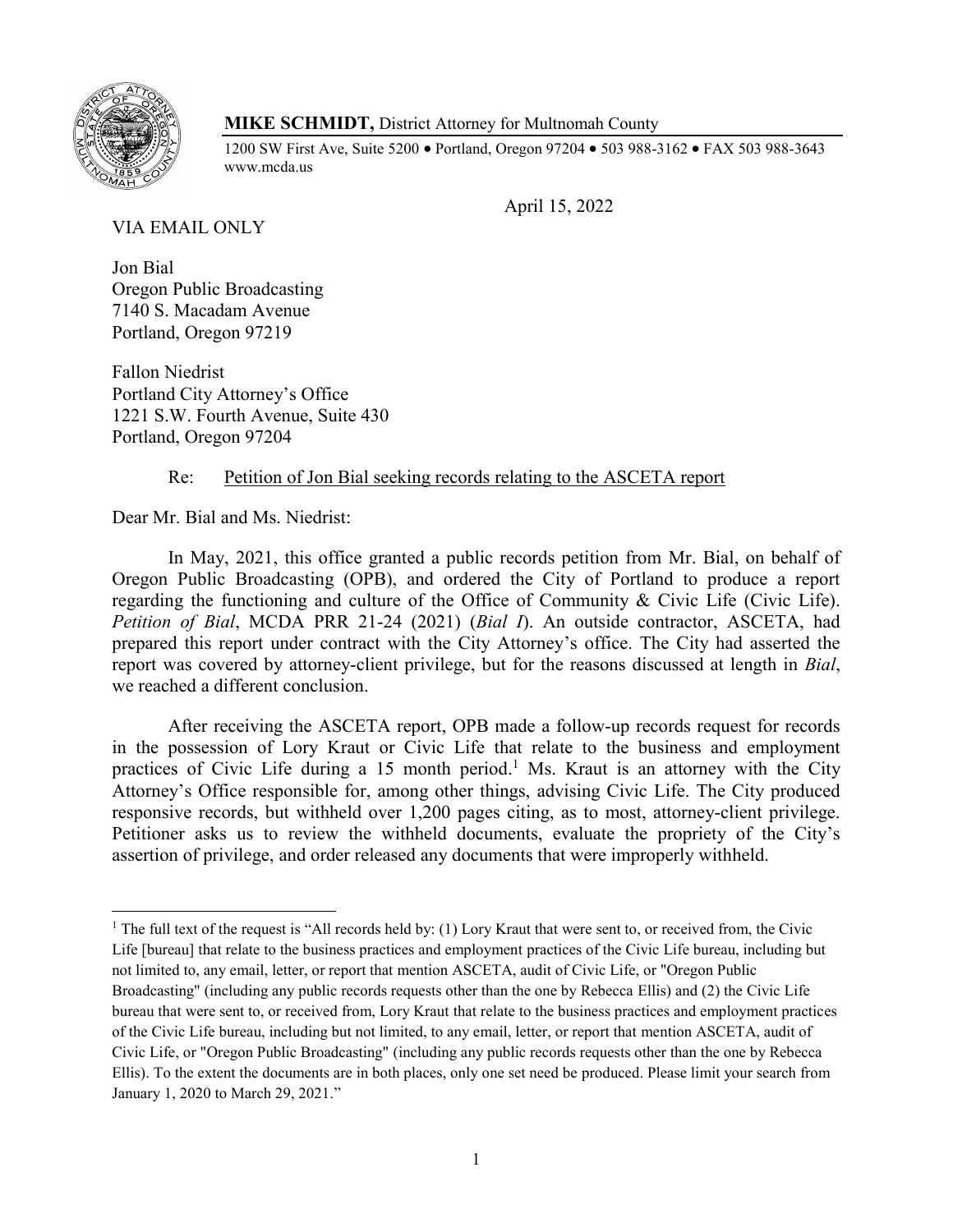Page 2 April 15, 2022 Petition of Jon Bial

The City also withheld some documents, and redacted a small handful of others, on the grounds of ORS 192.345(12) (the personnel discipline exemption) and ORS 192.355(2) (the information of a personal nature exemption) respectively. We have reviewed those claims and readily find them proper. The involved legal and factual issues tread no new ground and neither parties nor the public will benefit from an extended discussion. The petition is denied as to these items.

As to the attorney-client privilege assertions, for the reasons discussed below, we grant the petition in part.

#### **DISCUSSION**

#### A. Attorney-client privilege  $-$  ORS 192.355(9), ORS 40.225

ORS 192.355(9) exempts from disclosure under the public records law:

Public records or information the disclosure of which is prohibited or restricted or otherwise made confidential or privileged under Oregon law.

The attorney-client privilege extends to public agencies, except as expressly provided otherwise by the legislature. *Port of Portland v. Or. Ctr. For Envtl. Health*, 238 Or App 404, 409 (2010). As applied to the public records law by ORS 192.355(9), this creates an unconditional exemption from disclosure. This means that, if we find the requirements to establish privilege are met, we may not weigh the public's interest in the records. *Petition of Manning*, MCDA PRO 19-18 (2019)

*i. Legal standard*  $-$  *ORS* 40.225

Oregon's version of the attorney-client privilege is broad in its reach, yet it is not without limit. Establishing the existence of privilege requires more than the presence of a lawyer in the chain of procurement, or on the cc line of an email, without reference to the nature or contents of the record. *Petition of Barnes*, MCDA PRO 17-48 (2017). In *Barnes*, we wrote:

[N]ot all communications involving a lawyer are privileged. The privilege only attaches to those that are "made for the purpose of facilitating the rendition of professional legal services." Communications of little legal significance cannot be rendered confidential merely by looping in a lawyer. See, *United States Postal Service v. Phelps Dodge Refining Corp*., 852 F. Supp. 156, 163-64 (E.D.N.Y. 1994) (noting that "[a] corporation cannot be permitted to insulate its files from discovery simply by sending a 'cc' to in-house counsel"). The more difficult question, and the key to the present case, is determining when a communication with a lawyer is made as a part of providing legal services, and when it is not.

We went on to note that Oregon courts have not laid down a definitive test for what constitutes the "provision of legal services" under ORS 40.225. In *Barnes*, which involved the confidentiality of emails between an array of individuals including a public body's lawyer about how to respond to a brewing crisis, we settled on the standard articulated by the Ninth Circuit: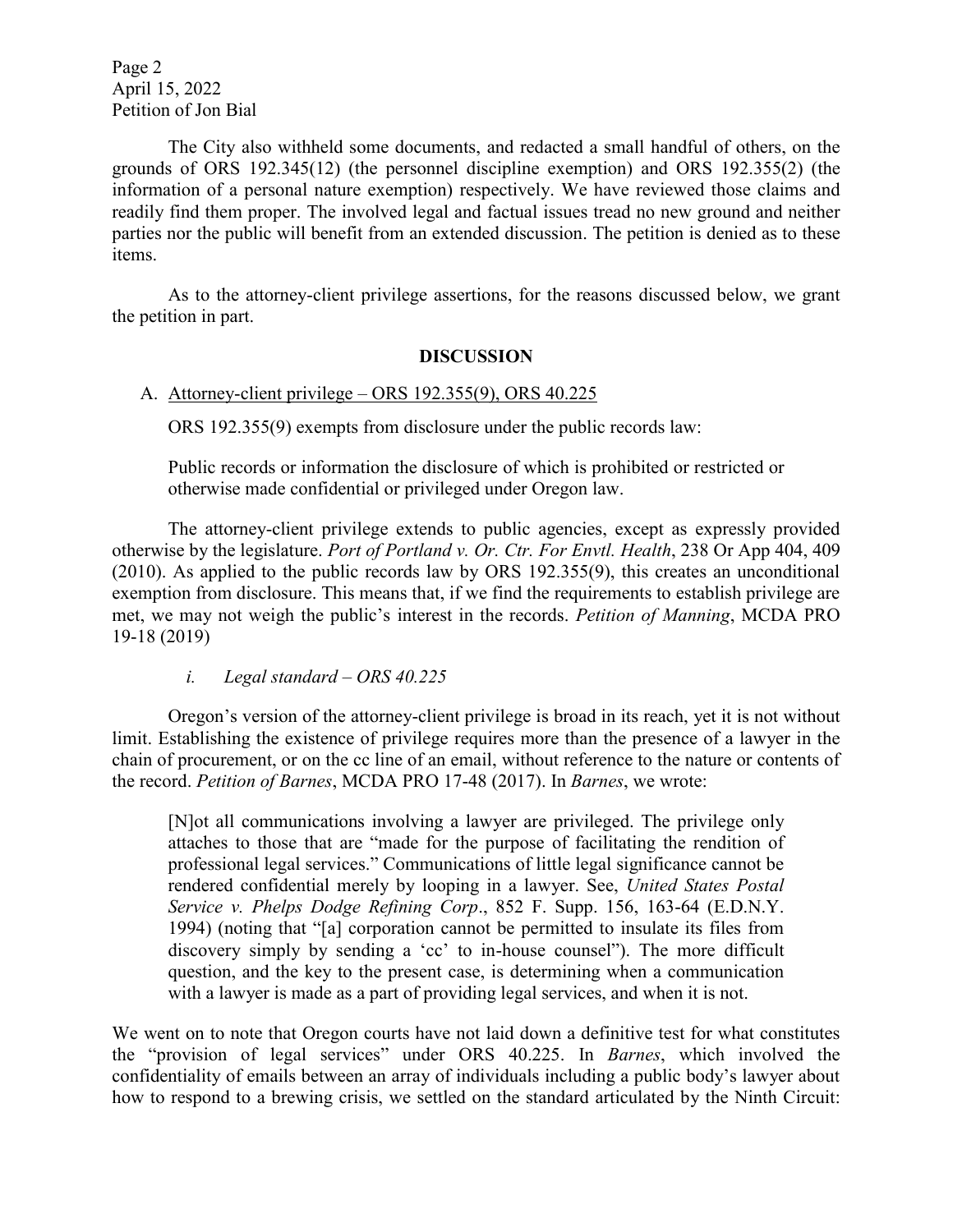Page 3 April 15, 2022 Petition of Jon Bial

was the lawyer consulted "with or without reference to his knowledge and discretion in the law to give the advice." United States v. Chen, 99 F.3d 1495 (1996).

We have continued to apply that standard to communications involving legal staff. See, *Petition of Kessler*, MCDA PRO 20-45 (2020) (emails to city paralegal not privileged where client was seeking technical advice on a computer system and not legal advice). This formulation is less useful in a situation such as this where an assessment is commissioned based on various concerns raised by various parties. In the absence of specific guidance from Oregon courts, we turn to the "primary purpose" formulation alternatively discussed in *Barnes*. That is, was the primary purpose of the communication/investigation/report/etc. to facilitate the provision of legal services or was it in furtherance of a different goal?<sup>2</sup>

# *ii. Our previous decision in* Bial I

In *Bial I*, after considering the content and surrounding circumstances of the ASCETA contract and report, we held that,

[t]he City has not met its burden of showing that the primary purpose, or even a substantial purpose, of [the ASCETA report] is the facilitation of legal services. All indicators show it to be business, management, personnel, and public relations advice intended to guide the transformation of a struggling office. Such advice, and the fact finding underlying it, is not exempt from disclosure regardless of what label is placed on it.

*Id.* at 5-6. This prior holding immediately resolves a number of the issues presented in this petition. If the primary purpose of ASCETA's work was not to facilitate the provision of legal services, then communicates between the city's attorneys, who managed ASCETA's contract, and ASCETA are not privileged. This does not mean, however, that internal discussions *about* ASCETA's work and the underlying ongoing issues at Civic Life, either before, during, or after it was completed cannot be privileged. As we noted in *Bial I*,

[a]ny legal advice from the city's lawyers to the commissioner-in-charge about the legal merits or potential legal pitfalls of implementing [ASCETA's] recommendations would be quintessential privileged material; so too any questions from the commissioner-in-charge to counsel on any of those topics.

*Id*. at 4.

l

# *iii. Lawyer as messenger*

Communications to or from lawyers are only privileged if the primary purpose of the communication is the rendition of professional legal services. Lawyers are not the equivalent of a

<sup>2</sup> This section restates, verbatim, the legal standard section from *Bial I*. There have been no relevant changes to the law in the interim.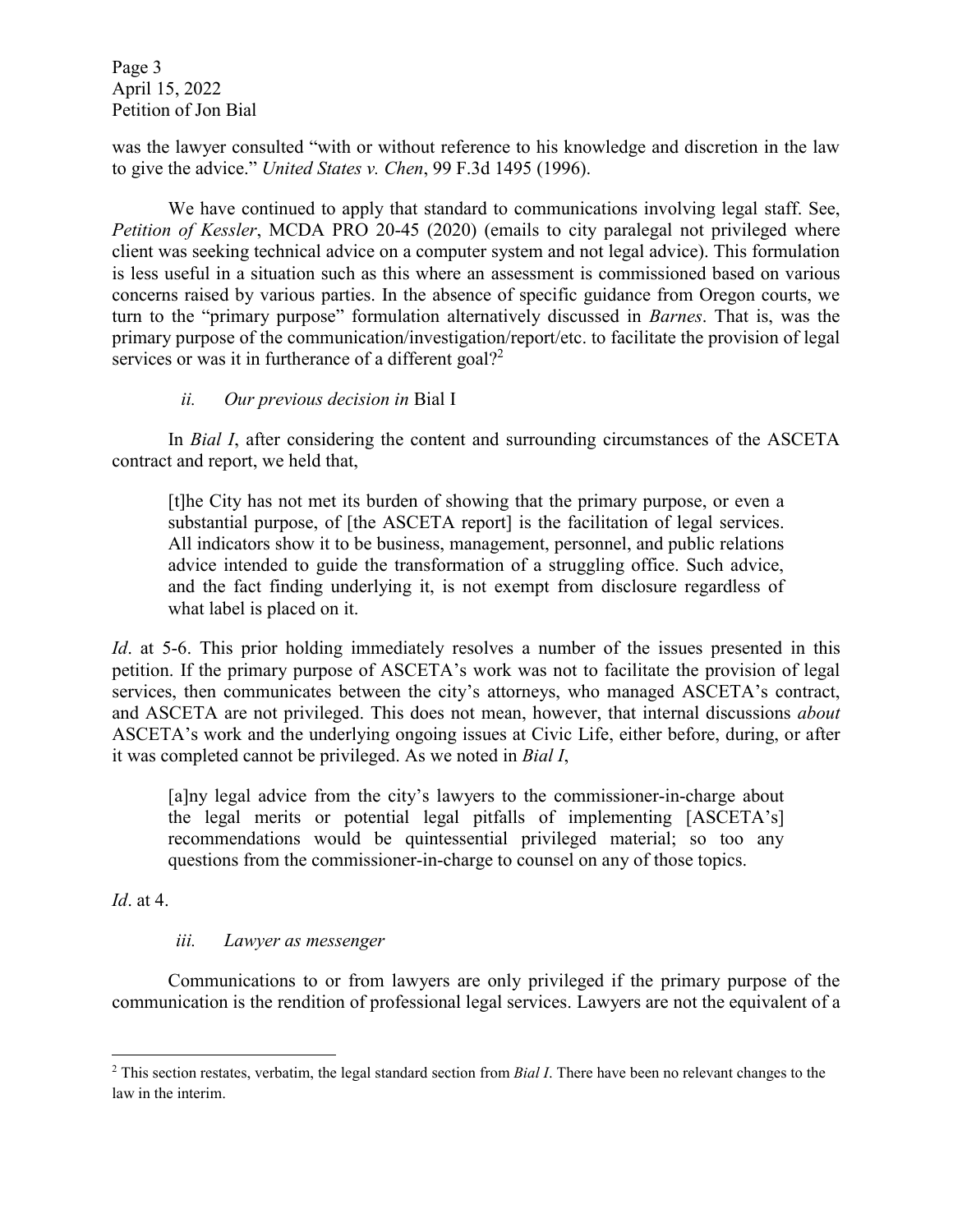Page 4 April 15, 2022 Petition of Jon Bial

"diplomatic pouch" rendering anything they convey unquestionably exempt from subsequent disclosure.

Contained in the withheld records in this case are communications made by a lawyer at the behest of one City actor to a second City actor relating factual matters. In a public facing order we cannot recount the specific context behind these communications. However, that context makes clear that the lawyer was used as a conduit because of the belief that the communication would be confidential and not because of their "knowledge and discretion in the law.´ *United States v. Chen*, 99 F.3d 1495 (1996). Neither such communications, nor the direction to make such communications, are privileged.

#### *iv. Email threads*

As stated above, the entire "communication" is exempt if the primary purpose of the communication was the provision of legal services. When dealing with a lengthy thread of emails, defining what precisely constitutes the "communication" is non-obvious. By way of illustration, privilege would clearly attach to an entire email thread if two non-lawyer employees were talking together about a personnel discipline matter over the course of a few emails, and then added their lawyer to the "Cc" line for the purpose of getting the lawyer's legal assessment or advice based on the facts and conclusions documented in their discussion. The fact of transmission of non-privileged material to a lawyer is, itself, privileged even if the underlying facts would independently be subject to release if asked for directly.

On the other hand, if a public body's lawyer and a non-lawyer employee discuss their children's sports teams in an email exchange, and then change the topic in the same email thread to discuss legal matters, the "down thread" emails are not privileged. They have no relevance to the privileged "communication" that is the most recent email.

Lastly, an otherwise unprivileged discussion between holders of the privilege might include privileged material. That is, an email between high-ranking members of a city bureau might say "Lawyer A told us to conduct further due diligence before confronting Employee B with Issue C." *State ex rel. OHSU v. Haas*, 325 Or 492 (1997). This would be privileged advice that would remain exempt and redactable from the email. However, the inclusion of this line in an email would not render the entire email subject to privilege.

Unfortunately, most real-world applications of these principles, including those presented in this document production, are less clear-cut than these hypothetical extremes.

### *v. Burden of proof*

Petitioner rightly observes that in any public records action the burden is on the public body to sustain its claim of exemption. ORS 192.411. In a case involving privilege, that means the City must establish the necessary context to show that any particular record is privileged, just as it would have to do in a court of law. However, the compressed timelines and informal nature of proceedings before this office do not permit the laborious preparation of a formal privilege log as is found in the well-funded civil litigation that generates most judicial decisions in this area.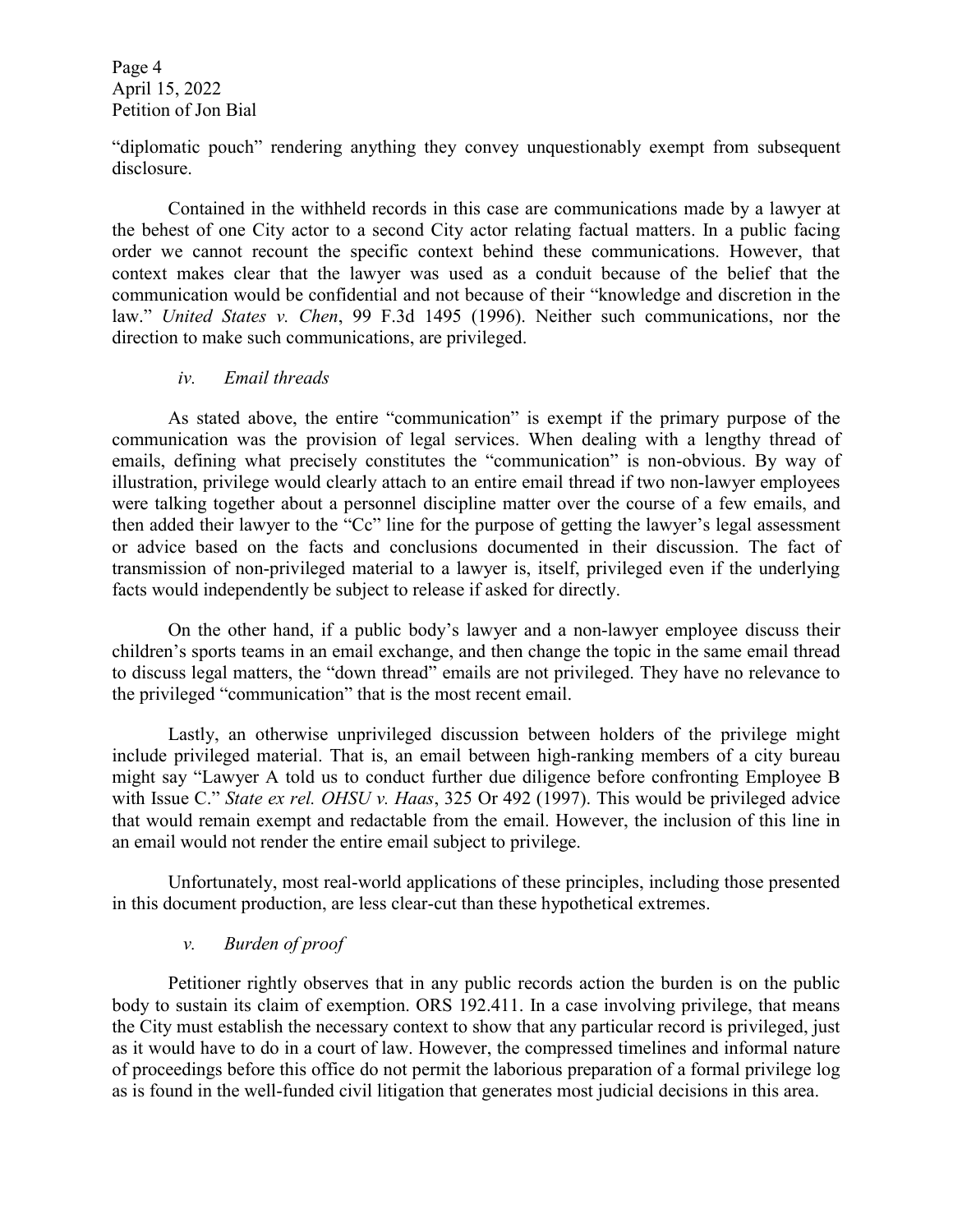Page 5 April 15, 2022 Petition of Jon Bial

We expect public bodies to provide us sufficient background information to assess the nature and purpose of the communications as well as the identities and roles of relevant involved parties. This information is sometimes provided or supplemented orally, which is permitted as a "statement of  $\Box$  reasons for believing that the public record should not be disclosed." ORS 192.411(2). The burden, however, remains with the public body. Where we cannot determine with certainty the purpose of a communication the result will be a disclosure order.

### *vi. Application to the documents at issue*

In conducting this document review, we have applied the following rules, based on the legal analysis above, to determine whether or not an email, document, or portion thereof, is privileged:

- 1) Communications between the city's lawyers and ASCETA providing direction and input on its evaluation of Civic Life are not privileged based on the conclusions in *Bial I*. So too emails from city employees to city lawyers directing the lawyer(s) to provide specific information to ASCETA.
- 2) Communications between the city's lawyers and other City actors are not privileged if the context shows that the lawyer simply acted as a conduit for nonprivileged information.
- 3) Internal emails among holders of the privilege that repeat legal advice attributed to a City lawyer may have that legal advice redacted.
- 4) Non-privileged emails or documents forwarded to a lawyer for the purpose of legal review or analysis are privileged as part of the communication.
- 5) Email threads that copy a lawyer without expressly asking for legal advice or opinion, or where context does not clearly show the lawyer asked to be included for the purpose of giving legal advice or opinion, are not privileged.
- 6) However, if a lawyer does respond to such a conversation as described in (5) with legal advice, the specific email conveying that advice is privileged.
- 7) Emails to a lawyer that by their content announce a non-legal purpose to the request.

In the attachment to this order, which sets out the specific conclusions from our review of the documents, these rules are referenced by number to explain the decision as to each record.

B. Sanctions  $-$  ORS 192.407

Petitioner has additionally requested that we impose sanctions against the City for improperly withholding materials in contravention of our determinations in *Bial I*. We decline to do so because, even assuming for purposes of argument that this is what the City did, our authority to impose sanctions only extends to undue delay. ORS 192.407. Where a public body is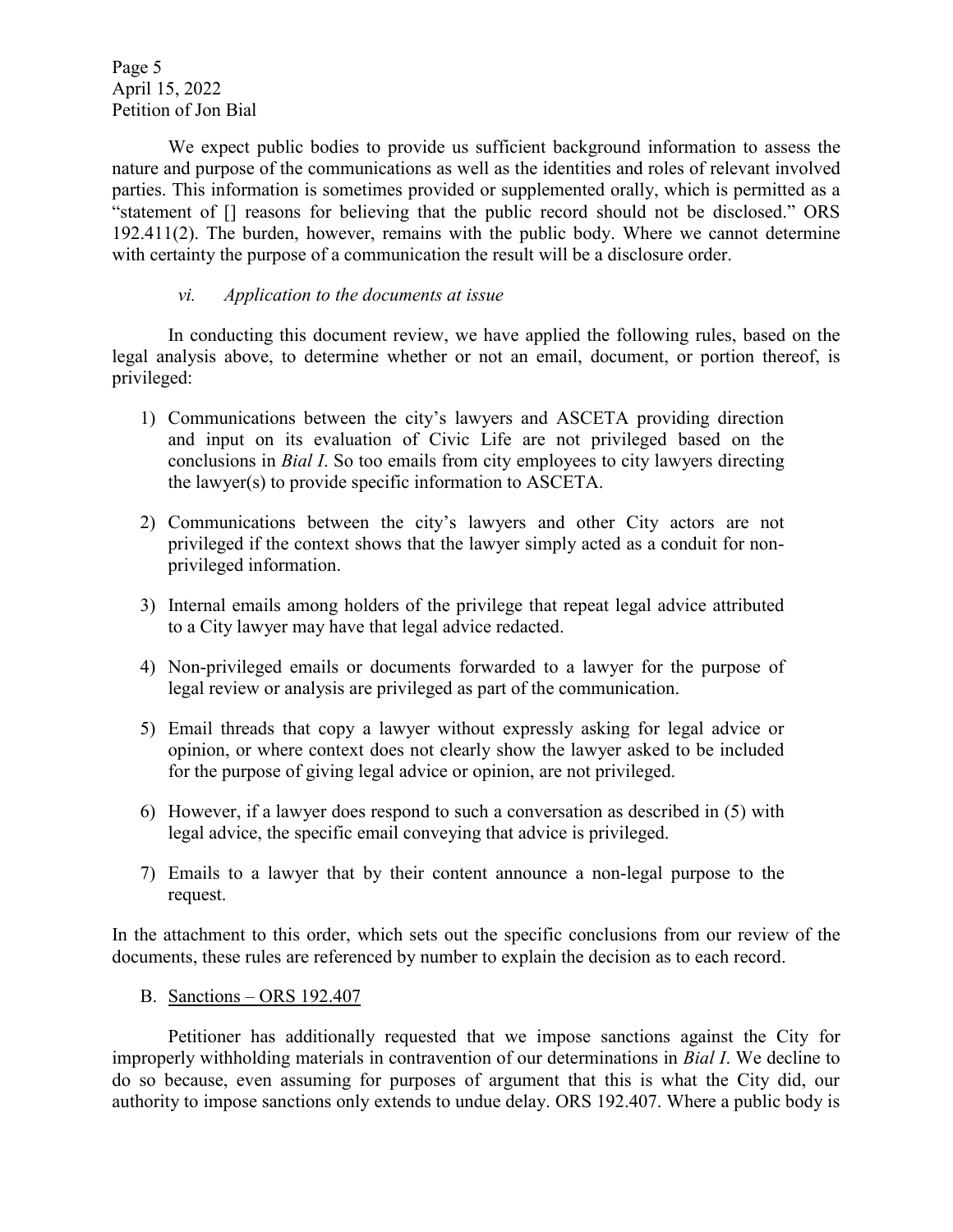Page 6 April 15, 2022 Petition of Jon Bial

working with a records requestor in an attempt to resolve disputed points, we do not consider this undue delay, even if we ultimately disagree with some of the City's legal determinations.

#### **ORDER**

Accordingly, the petition is granted in part. The City is ordered to release to petitioner copies of the documents as described in attached Exhibit A. This release is subject to the payment of fees, if any, as authorized by ORS 192.324(4).

Very truly yours,

MIKE SCHMIDT District Attorney Multnomah County, Oregon

#### **Notice to Public Agency**

Pursuant to ORS 192.411(2), 192.415, and 192.431(3) your agency may become liable to pay petitioner's attorney's fees in any court action arising from this public records petition (regardless whether petitioner prevails on the merits of disclosure in court) if you do not comply with this order and also fail to issue within seven days formal notice of your intent to initiate court action to contest this order, or fail to file such court action within seven additional days thereafter.

**22-11**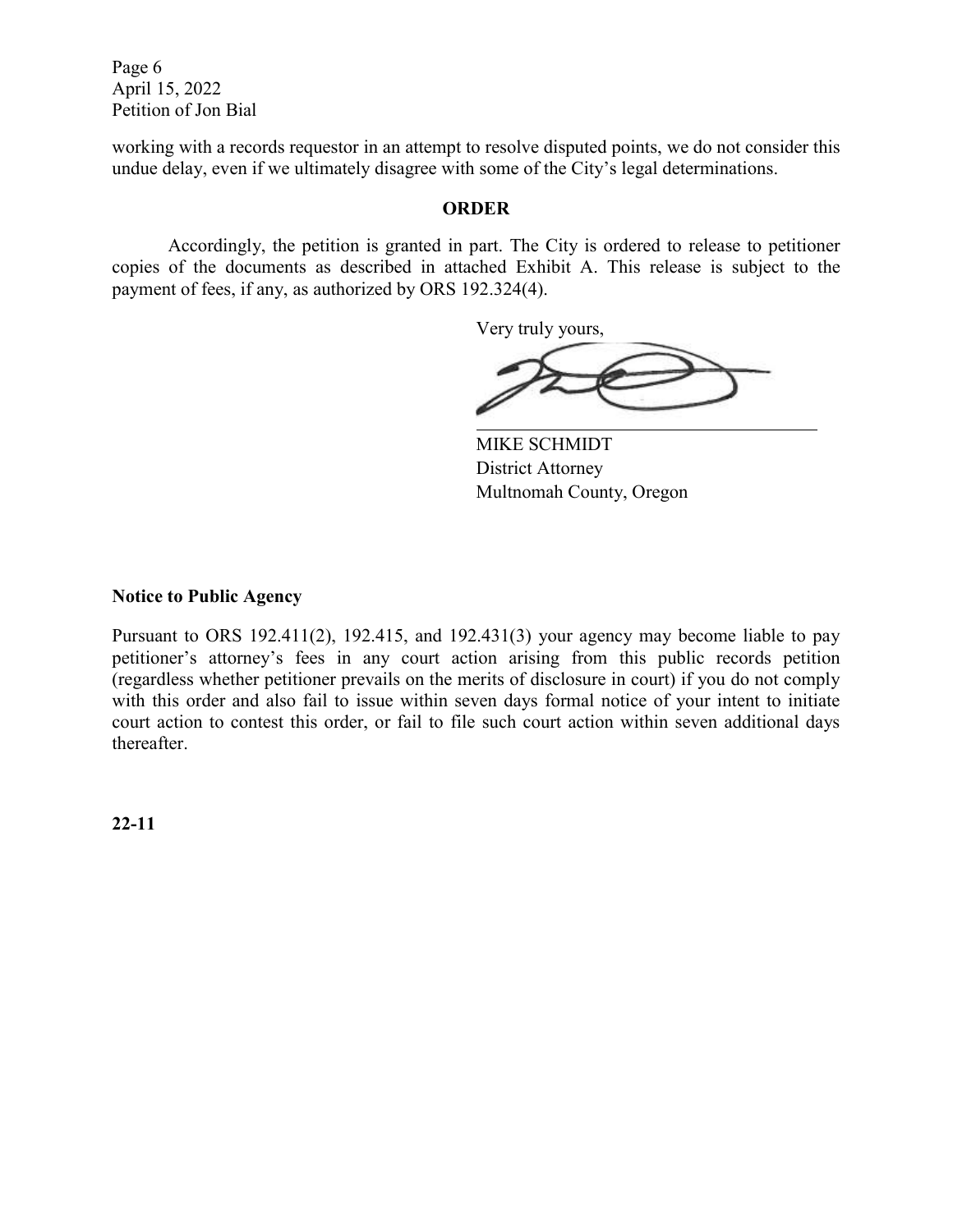# **Exhibit A**

# Document: 172486 privileged.pdf

| Page(s) | Rule           | <b>Notes</b>                                                                                                                                                                                                                                                                                                                                                                                                                                         |
|---------|----------------|------------------------------------------------------------------------------------------------------------------------------------------------------------------------------------------------------------------------------------------------------------------------------------------------------------------------------------------------------------------------------------------------------------------------------------------------------|
| 118-119 | $\overline{2}$ |                                                                                                                                                                                                                                                                                                                                                                                                                                                      |
|         |                |                                                                                                                                                                                                                                                                                                                                                                                                                                                      |
| 120-126 | 6, 1           | The top, draft, email on this page may be redacted. The remaining<br>emails in this thread fall under Rule 1.                                                                                                                                                                                                                                                                                                                                        |
| 211-223 | ∗              | See 224-227 below.                                                                                                                                                                                                                                                                                                                                                                                                                                   |
| 224-227 | 5,6,7          | This is an email thread with interwoven privilege and non-privilege. The<br>second and third emails on p.224 are privileged. On p. 225-227, the<br>emails sent at 9:53 am, 9:51 am, and 8:25 am are privileged, the<br>remainder are not. Shorter forms of this email thread are contained in<br>pages 211-223, the individual emails are identical in those shorter<br>threads and may be redacted consistent with the redactions approved<br>here. |
| 248-265 | $\ast$         | See 265-270 below.                                                                                                                                                                                                                                                                                                                                                                                                                                   |
| 265-270 | 1,7            | The last email on p.268 (sent 9:16 am) and all emails on p.269-70 are<br>privileged. The remaining emails in this page range are not privileged.<br>This email thread is reproduced multiple times as it grew from p. 248-<br>264, the individual emails are identical (or substantially identical in the<br>case of the drafts preserved) and may be redacted consistent with the<br>redactions approved here.                                      |
| 289-290 | 1,2            |                                                                                                                                                                                                                                                                                                                                                                                                                                                      |
| 293-304 | 7              | (Attachments to email at p.289), not independently privileged and<br>parent email not privileged per above.                                                                                                                                                                                                                                                                                                                                          |
| 305-309 |                | (Attachment to email at p.289), not privileged. However, may be<br>withheld pursuant to ORS 192.345(12) IF the referenced employee was<br>disciplined or the disciplinary process is ongoing. Otherwise it is not<br>exempt.                                                                                                                                                                                                                         |
| 310-311 | 7              | (Attachments to email at p.289), not independently privileged and<br>parent email not privileged per above.                                                                                                                                                                                                                                                                                                                                          |
| 321-367 | $\ast$         | Redact consistent with 368-373 below.                                                                                                                                                                                                                                                                                                                                                                                                                |